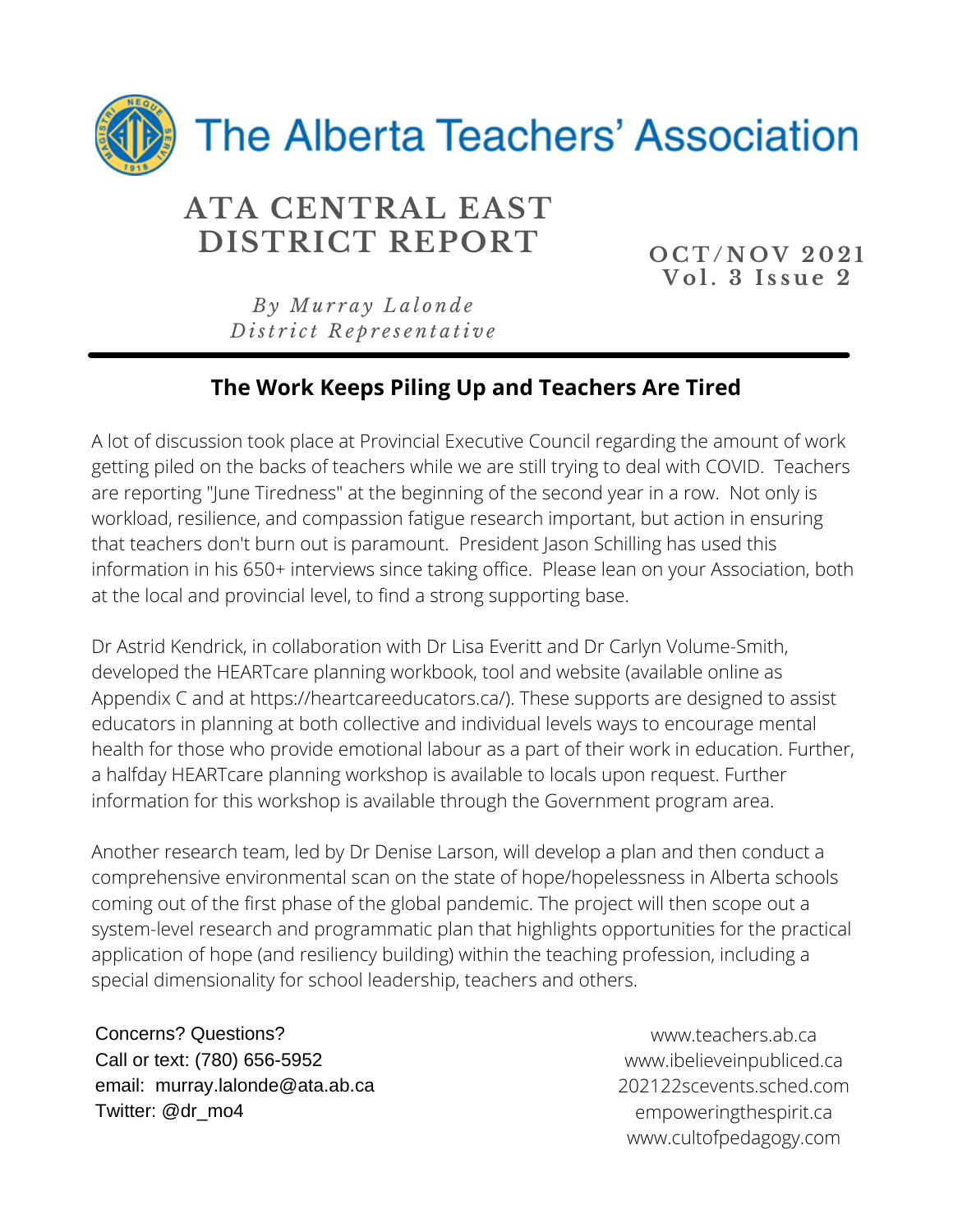**Beginning Teachers Conference** - The 26th annual Beginning Teachers Conference was held virtually on Sept 24–25 with 469 teachers registered for the two-day event. Teachers were able to choose from 64 sessions offered over Friday and Saturday. Beginning teachers were appreciative of the high caliber of speakers and the variety of sessions and resources available to them. Specialist council booths were on display virtually for the entire conference, providing the opportunity for teachers to learn about supports and sign up for a council of their choice. The ATA Educational Trust, ATA Library, Diversity Equity and Human Rights and Walking Together projects were also highlighted through their virtual booths. External partners Capital Estate and Morgex Insurance were also featured. Morgex provided an iPad, Apple Watch and a \$500 gift card draw for three lucky delegates and a \$250 Amazon gift card prize was awarded to one of the beginning teachers who completed the evaluation. In addition, the 21 specialist councils each offered a \$50 gift card as prizes. Frequent comments included an appreciation for the great strategies and practical tools that can be utilized immediately in the classroom. Many wished that the conference was inperson to facilitate connections with other teachers, but were happy everyone was safe.

**Planning for Hybrid Meetings** - Association PD staff officers have developed a series of complementary resources to support subgroups with planning and conducting hybrid meetings. The resources include a PDF booklet, a planning checklist, a narrated PowerPoint video and a sequence of social media posts. The resources will be posted to the Online Professional Development page on the Association website (under My ATA > Professional Development > Online Professional Development) and through @ATAPD social media.

**Central Table Bargaining** - The Central Table Bargaining Committee (CTBC) met for the second time with the Teachers' Employer Bargaining Association (TEBA) on 2021 10 13. In the early stages of bargaining, both CTBC and TEBA continue to ask questions about items in the proposals. To keep updated, please see the website for "The Bargainer's Blog".

**Supports for School Leaders** - An interdepartmental team of association staff are currently working to promote and develop supports and services for school and district leaders as well as aspiring school leaders. To this end, staff have developed a webpage highlighting services targeted to school leaders. This page, hosted on Sched, will be updated regularly with all Alberta Teachers' Association events designed to support school leaders and aspiring school leaders. It will keep a detailed schedule of past and future school leader events for the year. Please see http://tiny.cc/ATALeadersPD

**Capital Estate Planning** - is launching two programs in the fall and asked that members be made aware of these opportunities. The Guaranteed Acceptance critical illness insurance will run from 2021 10 01 until 2021 11 30 and will require no medical. Applications can be made on line and will be accepted automatically. The second program is the Group Life Plus program which will run from 2021 11 01 until 2021 12 31. This includes up to \$100,000 of coverage without an application process.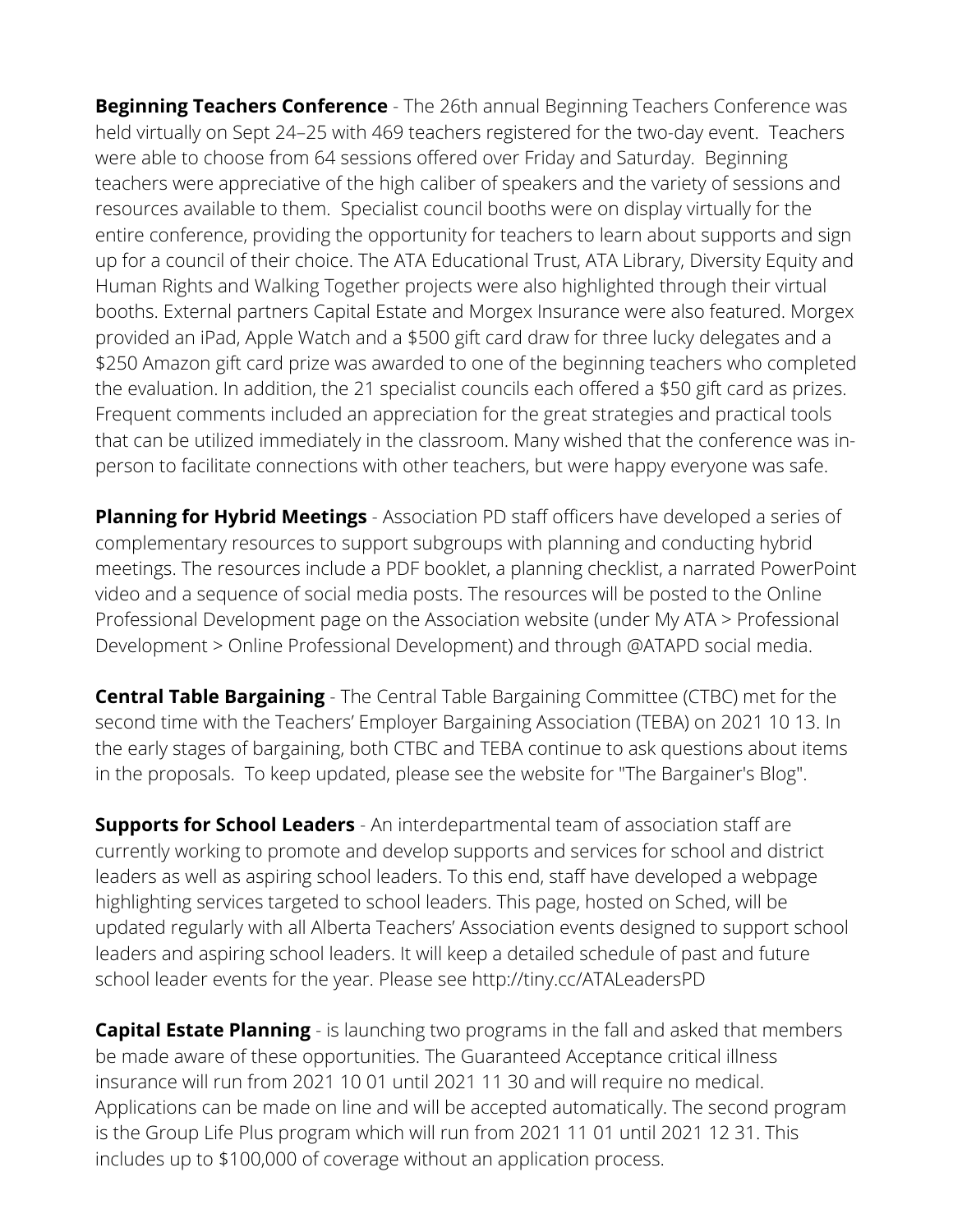**Curriculum Update** - A report was provided on research undertaken regarding the curriculum update. The purpose of this research was to get advice and feedback from the profession to present to other teachers and the government. The study was held from 2020 03 29 to 2020 05 15, included 6,038 participants and highlighted the following key factors:

The draft curriculum does not meet Alberta Education's overall vision, guidelines and considerations for curriculum development.

1. Little relationship between the government's own vision and guidelines for student learning,

2. Not logically sequenced and not appropriately designed for teacher use,

3. Developmentally inappropriate learning outcomes that lack high academic standards and do not adequately describe what students must know and be able to do,

4. Narrowly defined content that does not reflect the development of knowledge, understanding and skills for the 21st century,

5. Insufficient reinforcement of essential knowledge and skills across subjects,

6. Lack of support for all students to do their best in an inclusive classroom, and knowledge outcomes with low-level learning and thinking skills,

7. Inclusion of Indigenous content that is not authentic and appears as tokenism,

8. Inadequate inclusion of francophone histories, contributions and perspectives,

9. Twice as many learning outcomes as the current curriculum,

10. Lack of support for developing students' acceptance of diversity and sense of belonging, empathy and community, and a failure to acknowledge the Alberta Human Rights Act. Almost no content related to gender identity, gender expression and sexual orientation, which discriminates against 2SLGBTQ+ students and their families;

11. Lack of respect for Alberta's diversity and support for a peaceful, pluralistic society;

12. Failure to address racism, sexism and other forms of bigotry;

13. Inclusion of world religions as a mandatory topic in K–12, which infringes on the religious freedoms of Alberta parents;

14. Language meant for the layperson, not for teachers with professional expertise.

The full report can be found here: COOR-184 Curriculum Response Report.pdf (teachers.ab.ca)

https://www.teachers.ab.ca/SiteCollectionDocuments/ATA/Publications/Research/COOR-184 Curriculum Response Report.pdf

PEC has received a preliminary copy of this report and has passed a resolution calling for a moratorium to be placed on this curriculum. PEC is requesting a committee be struck to develop a framework with practicing teachers to review and revise the curriculum in a process that is open and transparent.